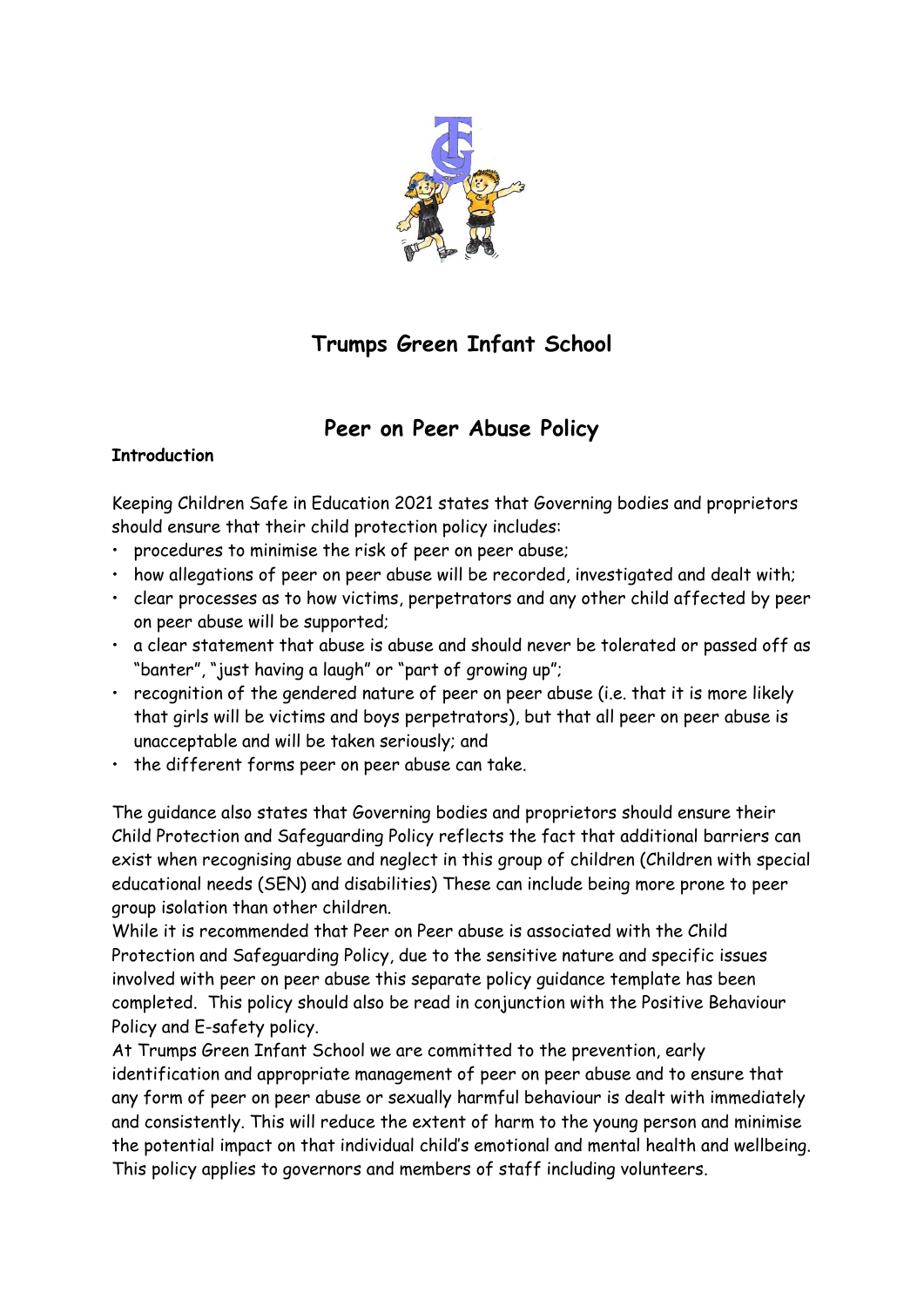## **Definition**

Peer-on-peer abuse is any form of physical, sexual, emotional and financial abuse, and coercive control exercised between children, and within children's relationships (both intimate and non-intimate), friendships, and wider peer associations.

Online peer-on-peer abuse is any form of peer-on-peer abuse with a digital element, for example, sharing nudes and semi nudes, online abuse, coercion and exploitation, peer grooming, threatening language delivered via online means, the distribution of sexualised content and harassment.

There is no clear boundary between incidents that should be regarded as abusive and incidents that are more properly dealt with as bullying, sexual experimentation etc. This is a matter of professional judgement. If one child or young person causes harm to another, this should not necessarily be dealt with as abuse.

- However, it may be appropriate to regard a young person's behaviour as abusive if:
- There is a large difference in power (for example age, size, ability, development) between the young people concerned; or
- The perpetrator has repeatedly tried to harm one or more other children; or
- There are concerns about the intention of the alleged young person.

If the evidence suggests that there was an intention to cause severe harm to the victim, this should be regarded as abusive whether or not severe harm was actually caused.

#### **Vulnerabilities**

As a school we will recognise any child can be vulnerable to peer on peer abuse including:

- Individual and situation factors can increase a child's vulnerabilities to abuse by their peers such as the sharing of an image or photograph
- Children who are socially isolated from their peers
- Children who are questioning or exploring their sexuality may also be particularly vulnerable to abuse
- Children with certain characteristics such as sexual orientation, ethnicity, race or religious beliefs
- Children with Special Educational Needs and/or Disabilities (SEND)

## **Prevention**

As a school, we will minimise the risk of allegations against other pupils by:-

• In line with the Relationships Education, Relationships and Sex Education (RSE) and Health Education statutory guidance 2019, providing a developmentally appropriate PSHE syllabus (Jigsaw Education) which develops pupils understanding of acceptable behaviour, keeping themselves safe, the nature of peer on peer abuse and what is meant by consent • Having a robust Online and Mobile Technology safety programme which develops pupils' knowledge, understanding and skills, to ensure personal safety and self-protection when using the internet and social networking Having robust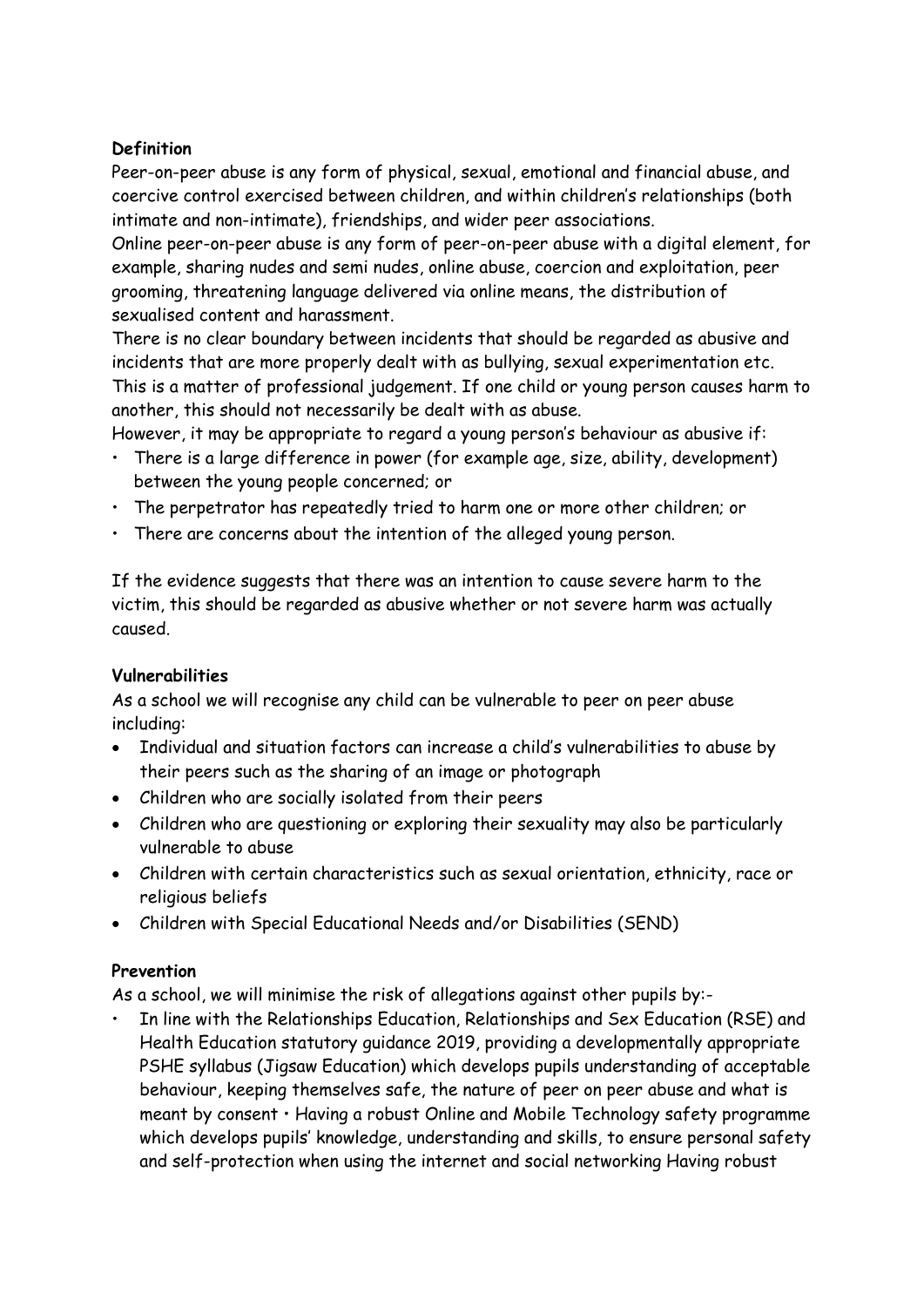monitoring and filtering systems in place to ensure pupils are safe and act appropriately when using information technology in school

- Having systems in place for any pupil to raise concerns with staff, knowing that they will be listened to, believed and valued in a non-judgemental environment Delivering targeted work on assertiveness and keeping safe to all pupils
- When required, developing robust risk assessments & providing targeted work for pupils identified as being a potential risk to other pupils
- Creating a safe culture in school by implementing policies and procedures that address peer on peer abuse and harmful attitudes, promoting healthy relationships and attitudes to gender and sexuality

## **Allegations against other pupils which are safeguarding issues**

Occasionally, allegations may be made against pupils by other young people in the school, which are of a safeguarding nature. Safeguarding issues raised in this way may include physical abuse, emotional abuse, sexual abuse, teenage relationship abuse and sexual exploitation, bullying, cyber bullying and sharing of nudes and semi nudes. It should be considered as a safeguarding allegation against a pupil if some of the following features are present.

The allegation:-

- Is made against an older pupil and refers to their behaviour towards a younger pupil or a more vulnerable pupil
- Is of a serious nature, possibly including a criminal offence
- Raises risk factors for other pupils in the school
- Indicates that other pupils may have been affected by this student
- Indicates that young people outside the school may be affected by this student

## **Examples of safeguarding issues against a pupil could include:**

## **Sexual Violence**

Children can, and sometimes do, abuse their peers in a sexually violent way. Sexual violence refers to sexual offences under the Sexual Offences Act 2003 as described  $as:$ 

**Rape:** A person (A) commits an offence of rape if: he intentionally penetrates the vagina, anus or mouth of another person (B) with his penis, B does not consent to the penetration and A does not reasonably believe that B consents.

**Assault by Penetration:** A person (A) commits an offence if: s/he intentionally penetrates the vagina or anus of another person (B) with a part of her/his body or anything else, the penetration is sexual, B does not consent to the penetration and A does not reasonably believe that B consents.

**Sexual Assault:** A person (A) commits an offence of sexual assault if: s/he intentionally touches another person (B), the touching is sexual, B does not consent to the touching and A does not reasonably believe that B consents **Physical Abuse**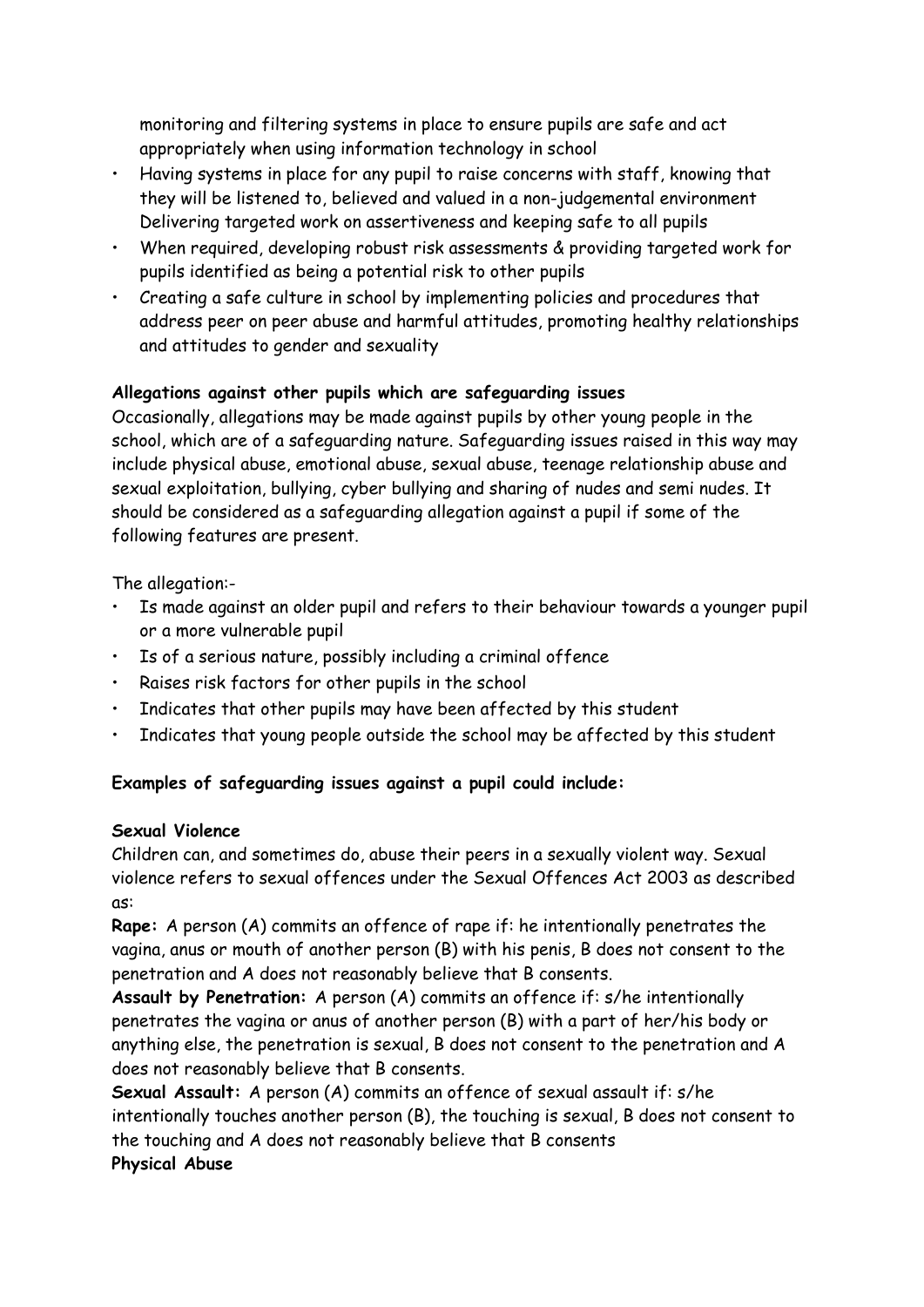Physical abuse may include, hitting, kicking, nipping, shaking, biting, hair pulling, or otherwise causing physical harm to another person. There may be many reasons why a child harms another and it is important to understand why a young person has engaged in such behaviour, including accidentally, before considering the action or sanctions to be undertaken.

## **Sexual Harassment**

Child on child Sexual Harassment is unwanted conduct of a sexual nature that can occur online and offline. Sexual harassment is likely to: violate a child's dignity, and/or make them feel intimidated, degraded or humiliated and/or create a hostile, offensive or sexualised environment.

#### **Sexual harassment can include:**

- sexual comments, such as: telling sexual stories, making lewd comments, making sexual remarks about clothes and appearance and calling someone sexualised names;
- sexual "jokes" or taunting;
- physical behaviour, such as: deliberately brushing against someone, interfering with someone's clothes (schools and colleges should be considering when any of this crosses a line into sexual violence - it is important to talk to and consider the experience of the victim) and displaying pictures, photos or drawings of a sexual nature; and
- online sexual harassment. This may be standalone, or part of a wider pattern of sexual harassment and/or sexual violence. It may include:

non-consensual sharing of sexual images and videos;

sexualised online bullying;

unwanted sexual comments and messages, including, on social media; and sexual exploitation; coercion and threats

## **Bullying**

Bullying is unwanted, aggressive behaviour among school aged children that involves a real or perceived power imbalance. The behaviour is repeated, or has the potential to be repeated, over time. Both young people who are bullied and who bully others may have serious, lasting problems.

In order to be considered bullying, the behaviour must be aggressive and include:

- An Imbalance of Power: Young people who bully use their power—such as physical strength, access to embarrassing information, or popularity—to control or harm others. Power imbalances can change over time and in different situations, even if they involve the same people.
- Repetition: Bullying behaviours happen more than once or have the potential to happen more than once.

Bullying includes actions such as making threats, spreading rumours, attacking someone physically or verbally or for a particular reason e. g. size, hair colour, race, gender, sexual orientation, and excluding someone from a group on purpose.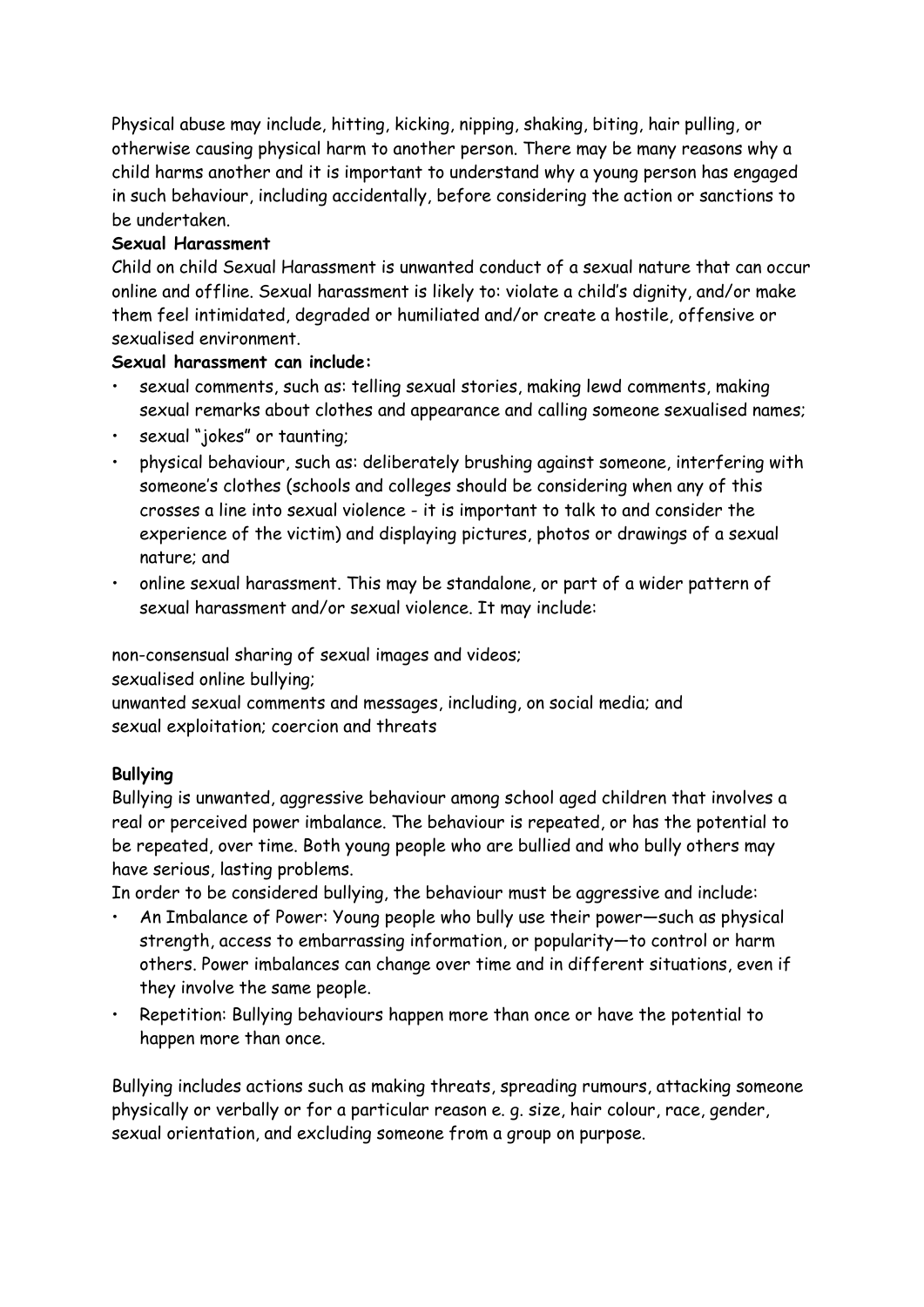#### **Cyber bullying**

Cyber bullying is the use of phones, instant messaging, e-mail, chat rooms or social networking sites such as Facebook, Instagram and Twitter to harass threaten or intimidate someone for the same reasons as stated above. It is important to state that cyber bullying can very easily fall into criminal behaviour under the Communications Act 2003, Section 127 which states that electronic communications which are grossly offensive or indecent, obscene or menacing, or false, used again for the purpose of causing annoyance, inconvenience or needless anxiety to another could be deemed to be criminal behaviour. If the behaviour involves the taking, sharing or distributing indecent images of young people under the age of 18, then this is also a criminal offence under the Sexual Offences Act 2003. Outside of the immediate support young people may require in these instances, if a child is 10 and above, the school will have no choice but to involve the police to investigate these situations.

#### **Sexting/sharing nudes/semi nudes**

Sexting is when someone sends or receives a sexually explicit text, image or video. This includes sending 'nude pics', 'rude pics' or 'nude selfies'. Pressuring someone into sending a nude picture can happen in any relationship and to anyone, regardless of their age, gender or sexual preference. However, once the image is taken and sent, the sender has lost control of the image and these images could end up anywhere. By having in their possession, or distributing, indecent images of a person under 18 on to someone else, young people are not even aware that they could be breaking the law as stated as these are offences under the Sexual Offences Act 2003.

#### **Emotional Abuse**

Can include blackmail or extortion and may also include threats and intimidation. This harmful behaviour can have a significant impact on the mental health and emotional well- being of the victim and can lead to self harm.

#### **Sexual Abuse and Harmful Sexual Behaviour**

Sexually harmful behaviour from young people is not always contrived or with the intent to harm others. There may be many reasons why a young person engages in sexually harmful behaviour and it may be just as distressing to the young person who instigates it as well as the young person it is intended towards. Sexually harmful behaviour may range from inappropriate sexual language, inappropriate role play, to sexually touching another or sexual assault/abuse. It can also include indecent exposure, indecent touching /serious sexual assaults or forcing others to watch pornography or take part in sexting.

## **Sexual Exploitation**

This can include encouraging other young people to engage in inappropriate sexual behaviour or grooming and recruiting members of the peer group into being sexually exploited by other young people or adults. It can also include photographing or videoing other children performing indecent acts.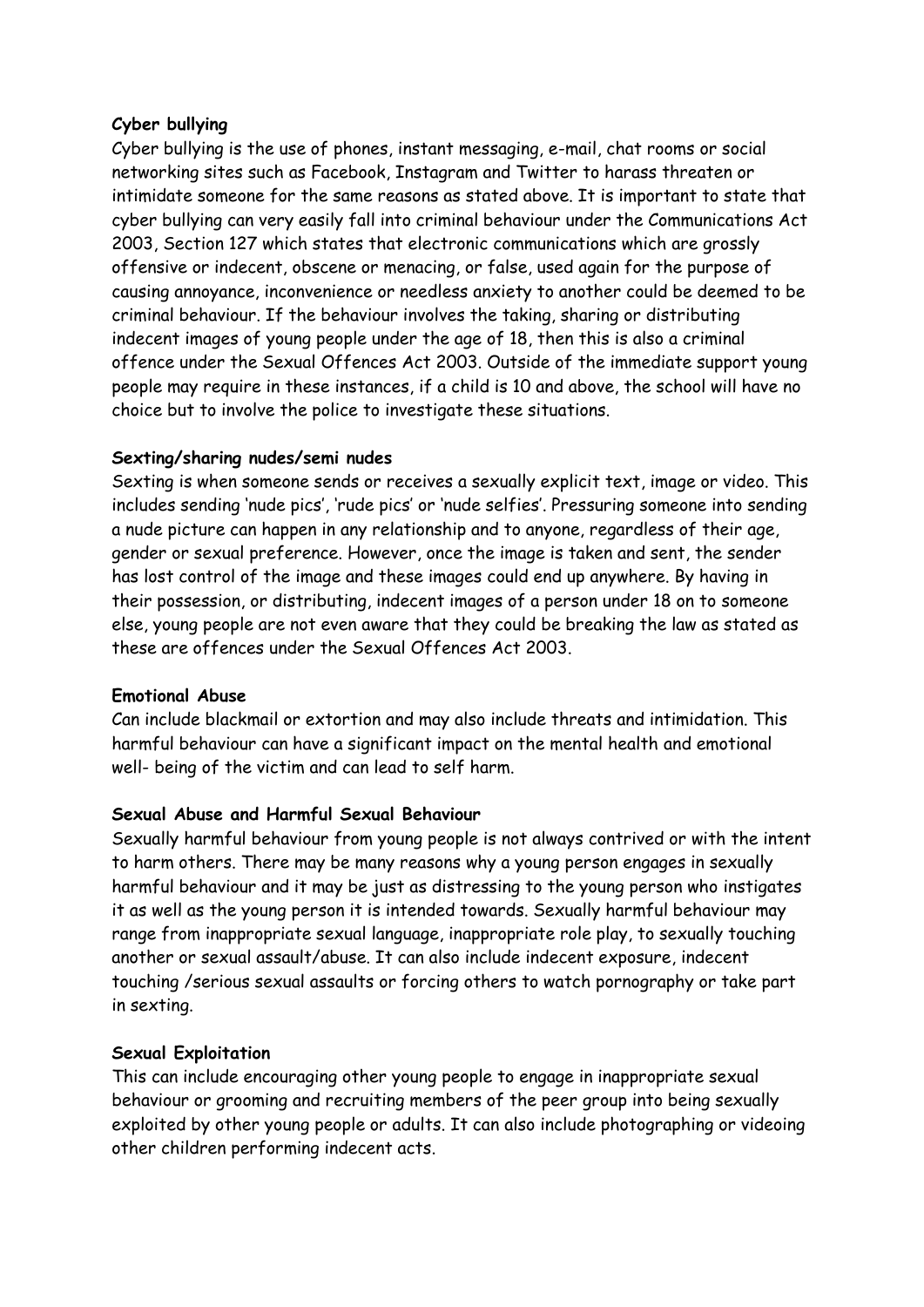#### **Upskirting**

This typically involves taking a picture under a person's clothing without them knowing, with the intention of viewing their buttocks or genitals to obtain sexual gratification or cause the victim humiliation, distress or harm.

#### **Initiation/hazing type violence and rituals**

Hazing or initiation ceremonies refers to the practice of rituals, challenges, and other activities involving harassment, abuse or humiliation used as a way of initiating a person into a group.

Hazing is seen in many different types of social groups, including gangs, sports teams and school groups. The initiation rites can range from relatively benign pranks, to protracted patterns of behaviour that rise to the level of abuse or criminal misconduct. Hazing may include physical or psychological abuse. It may also include nudity or sexual assault. Staff need to be alert to such behaviour and act in line with their child protection and behaviour policies.

## **Identifying a child who is being abused by their peers**

The school will recognise that the signs that a child may be suffering from peer-on peer abuse can also overlap with signs indicating other types of abuse and can include:

- failing to attend school, disengaging from classes or struggling to carry out
- school related tasks to the standard ordinarily expected,
- physical injuries,
- experiencing difficulties with mental health and/or emotional wellbeing,
- becoming withdrawn and/or shy; experiencing headaches, stomach aches,
- anxiety and/or panic attacks; suffering from nightmares or lack of sleep or
- sleeping too much,
- broader changes in behaviour including alcohol or substance misuse,
- changes in appearance and/or starting to act in a way that is not appropriate
- for the child's age
- abusive behaviour towards others

Abuse affects children very differently. The above list is not exhaustive, and the presence of one or more of these signs does not necessarily indicate abuse. The behaviour that children present with will depend on the context of their circumstances. Where a child exhibits any behaviour that is out of character or abnormal for his/her age, the school will consider whether an underlying concern is contributing to their behaviour including, whether the child is being harmed or abused by their peers.

#### **Procedure for Dealing with Allegations of Peer on Peer Abuse**

When an allegation is made by a pupil against another student, or about a peer on peer incident they have witnessed or been a part of, members of staff should consider whether the complaint raises a safeguarding concern. If there is a safeguarding concern the Designated Safeguarding Lead (DSL) should be informed.